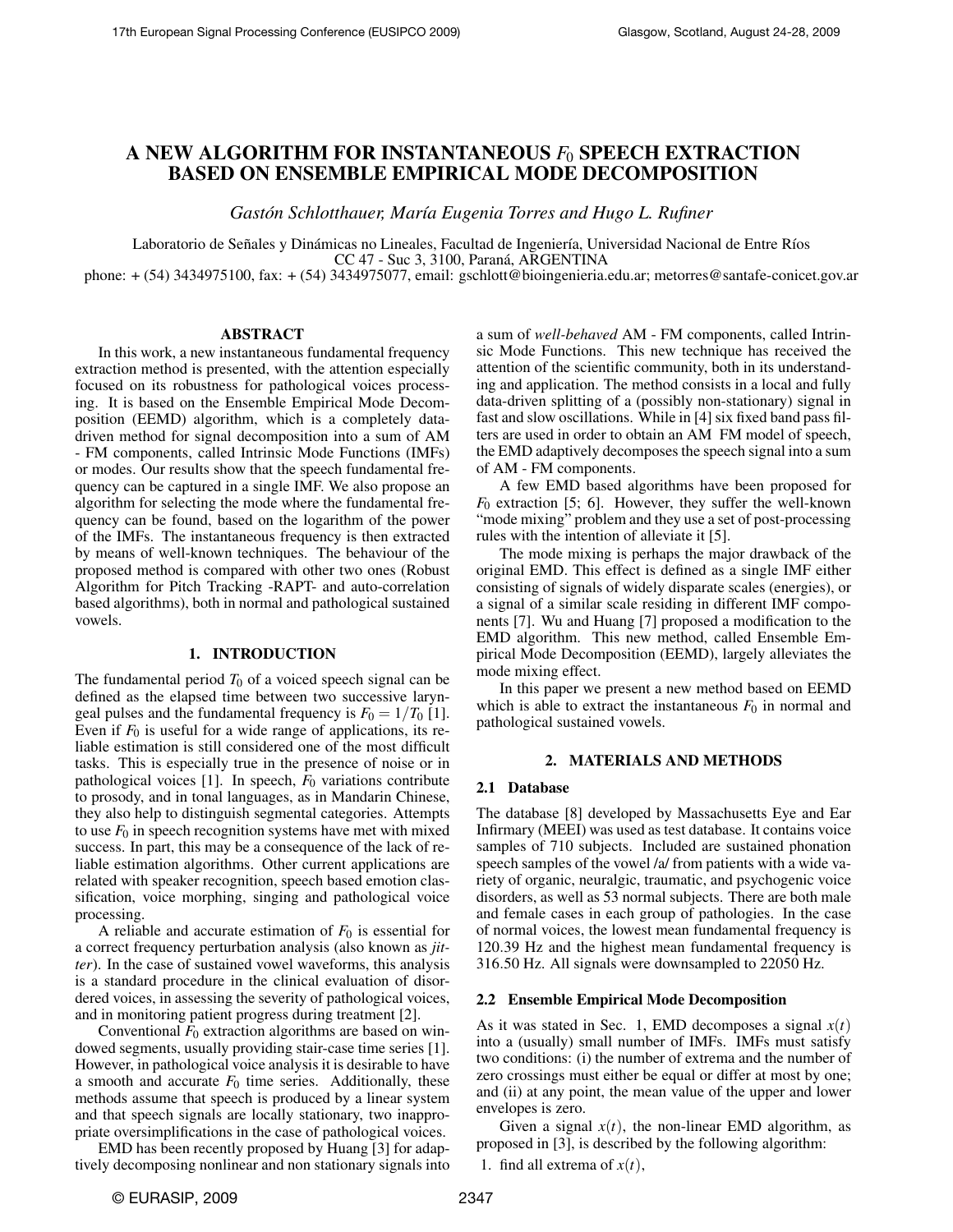

a) 0.4 0.2 Amplitude  $\overline{0}$  $\overline{0}$  $-0.4$ 0 5 10 15 20 25 30 35 40 45 Time (ms) b)  $-21$ F<sub>0</sub>=209.28 Hz IMF 6 Power/Frequency (dB/Hz) Power/Frequency (dB/Hz) -40 /a/  $-60$ -80 -100  $-120$ 0 0.5 1 1.5 2 2.5 3 3.5 4 Frequency (KHz)

Figure 1: A sustained vowel /a/ analyzed by EMD (left column) and EEMD (right column). The corresponding IMFs 4 to 6 are shown. In IMF 6 corresponding to EMD two segments where "mode mixing" occurs are marked with circles.

- 2. interpolate between minima (maxima), obtaining the envelope  $e_{min}(t)$  ( $e_{max}(t)$ ),
- 3. compute the local mean  $m(t) = (e_{min}(t) + e_{max}(t))/2$ ,
- 4. extract the IMF candidate  $d(t) = x(t) m(t)$ ,
- 5. check the properties of  $d(t)$ :
	- if  $d(t)$  is not an IMF, replace  $x(t)$  with  $d(t)$  and go to step 1,
	- if  $d(t)$  is an IMF, evaluate  $r(t) = x(t) d(t)$ ,
- 6. repeat the steps 1 to 5 by *sifting* the residual signal  $r(t)$ . The sifting process ends when the residue satisfies a predefined stopping criterion [9].

As already pointed out, one of the most significant EMD drawbacks is the so called mode mixing. It is illustrated in the left column of Fig. 1, where a frame of 60 ms length of a sustained vowel /a/ is analysed by EMD. The four IMFs with higher energy are shown. The appearance of oscillations of dramatically disparate scales in IMF 3 is clear. Another example can be seen in IMF 6, where two oscillations are marked with circles. These oscillations are very similar to those on IMF 5.

 $EEMD<sup>1</sup>$ , is an extension of the previously described EMD. It defines the true IMF components as the mean of certain ensemble of trials, each one obtained by adding white noise of finite variance to the original signal. This method provides a major improvement on the EMD algorithm, alleviating the mode mixing [7]. An example of the EEMD abilities can be seen in the right column of Fig. 1. An ensemble size of  $N_e = 5000$  was used, and the added white Gaussian noise in each ensemble member had a standard deviation of  $\varepsilon$  = 0.2. In general a few hundred of ensemble members provide good results [7]. The remaining noise, defined as the difference between the original signal and the sum of the IMFs obtained by EEMD, has a standard deviation  $\varepsilon_r = \varepsilon / N_e$ . For a complete discussion about the number of ensemble members and noise standard deviation, we refer to [7]. The IMFs 3 to 6 are shown in the right column of Fig. 1, below the sustained vowel /a/. The IMFs obtained by EEMD seem to be much more regular than the EMD version and, additionally, we can appreciate that in IMF 6 the oscillations capture the fundamental period of the sustained /a/.

Figure 2: a) Sustained vowel /a/ (blue) and IMF 6, obtained by EEMD (red). b) PSD estimates of the sustained vowel /a/ (blue) and its EEMD based IMF 6 (red). The peak of the spectrum of the IMF 6 is marked as  $F_0 = 209.28$  Hz.

This fact is remarked in Fig. 2.a, where the sustained vowel /a/ is pictured and the EEMD related IMF 6 is superimposed in a red line. In Fig. 2.b the power spectral densities (PSD) of vowel /a/ and its IMF 6 are plotted. The PSD of IMF 6 have a well defined peak in the frequency  $F = 209.28$ Hz, which can be understood as a mean fundamental frequency. A visual inspection of the sonogram (Fig. 2.a) allows estimating that the fundamental frequency is near 200 Hz, what is consistent with the PSD of IMF 6.

## 2.3 Discrete Energy Separation Algorithm (DESA-1)

Once the IMFs are obtained, a method must be selected in order to separate the instantaneous amplitude and frequency. Usually Hilbert transform (HT) based techniques are used. However the Discrete Energy Separation Algorithm (DESA-1) overcomes the HT methods when actual signals are considered [10].

Let  $d^m(n)$  be a sampled version of a continuous IMF, with  $n = 1, \ldots, N$ , for  $m = 1, \ldots, M_x$ , where  $M_x$  indicates the number of modes in which  $x(t)$  is decomposed.

Then, we can define the discrete Teager energy operator by  $[11] \Psi[d^{m}(n)] = (d^{m}(n))^{2} - d^{m}(n-1)d^{m}(n+1)$ , for  $n =$  $2, \ldots, N-1$ .

If  $d^m(n)$  is a discrete time cosine with constant amplitude *A* and frequency  $\omega$ ,  $d^m(n) = A \cos(\Omega n + \theta)$ , with  $\Omega = \omega T$ and *T* the sampling period, then:

$$
\Psi[d^m(n)] = A^2 \omega^2 \left( \frac{\sin \Omega}{\Omega} \right)^2.
$$

Based on these relations, we apply the DESA-1 for AM-FM separation [11]. It estimates the instantaneous frequency

 $1$ Matlab software available at http://rcada.ncu.edu.tw/.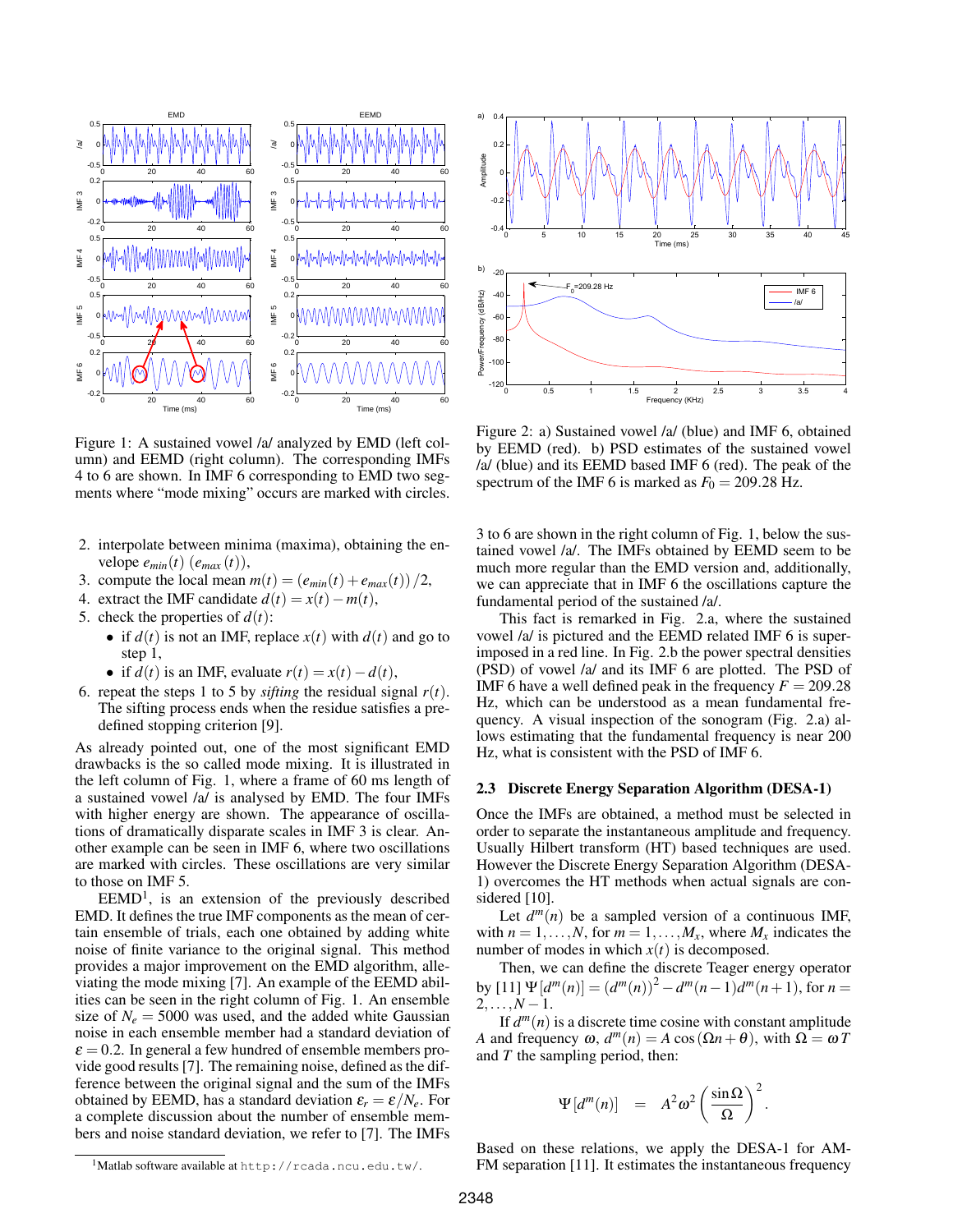

Figure 3:  $F_0$  of two healthy sustained vowels /a/ from database described in Sec. 2.1 are analyzed (a) EDC1NAL and (b) JTH1NAL. The results obtained by the autocorrelation based method (black), RAPT (blue) and the instantaneous *F*<sup>0</sup> estimated with the proposed EEMD based method (red) are shown.

 $\Omega(n)$  and the instantaneous envelope  $a(n)$  by:

$$
\Omega(n) = \arccos\left(1 - \frac{\Psi[y(n)] + \Psi[y(n+1)]}{4\Psi[d^m(n)]}\right)
$$

$$
|a(n)| = \sqrt{\frac{\Psi[d^m(n)]}{1 - \left(1 - \frac{\Psi[y(n)] + \Psi[y(n+1)]}{4\Psi[d^m(n)]}\right)^2}},
$$

,

where  $y(n) = d^m(n) - d^m(n-1)$  for  $n = 2, ..., N$ .

## 3. RESULTS AND DISCUSSION

Visual inspection of each of the IMFs obtained by EEMD, for each of the normal voices (see Sec. 2.1), was carried out in order to find the mode that includes the instantaneous frequency (see Fig. 2.a). For illustration purposes,  $F_0$  was extracted with the method proposed in the previous section from two sustained vowels /a/. These results are presented in red in Figs. 3.a (EDC1NAL) and 3.b (JTH1NAL). For comparison, two additional pitch extraction methods were applied to the same normal voice records and also shown in Fig. 3. The RAPT method (black) [12] was implemented using the VOICEBOX Toolkit<sup>2</sup>, while an autocorrelationbased method (blue) [13] was implemented using the PRAAT software  $3$ . The parameters involved in these two algorithms are the default ones. It can be observed that the results were similar, although a carefully inspection reveals the above mentioned stair-case nature of the last two methods. This windowing artifact could be a problem for instantaneous frequency estimation.

The Pearson correlation coefficient between the mean  $F_0$ of the 53 healthy sustained vowels /a/ reported in [8] and the



Figure 4: Mean  $F_0$  of the 53 analyzed normal sustained vowels /a/. Red circles, blue stars, and black diamonds indicate the records where  $F_0$  were founded in IMF 5, 6, and 7 respectively.

Table 1: Relationship between mean  $F_0$  and the IMF.

| Average $F_0$ (min - max) Hz | IMF | Occurrences in DB |
|------------------------------|-----|-------------------|
| 120.394 - 121.102            |     |                   |
| 121.652 - 189.295            | h   | 19                |
| 193.934 - 316.504            |     | 32                |

averaged instantaneous frequency obtained by our method was  $r = 0.999995$ .

In the case of the 53 normal sustained vowels here considered, we obtained that the fundamental frequency was embedded in the fifth, sixth or seventh IMF. In Fig. 4 we show the average values of the instantaneous  $F_0$ , estimated using the proposed method, for indexes from 1 to 53, corresponding to each one of the normal voices on the database. Voices where the  $F_0$  was found in IMF 5 were represented with red circles, while with blue stars and black diamonds were represented those voices where the  $F_0$  were respectively in the IMFs 6 and 7. An interesting matching on the mean values range can be observed in each case.

In agreement with the studies of Flandrin *et al.*, which showed that the EMD is effectively an adaptive dyadic filter bank when applied to white noise [14], the IMFs containing the *F*<sup>0</sup> depends on its mean value.

This relationship is presented in Table 1, where the results of analyzing the normal sustained vowels /a/ from the Kay Elemetrics database [8] are presented. In two occasions the *F*<sup>0</sup> was found in IMF 7, with averages 120.394 Hz and 121.102 Hz. The  $F_0$  was encountered in IMF 6 nineteen times, with averages between 121.652 Hz and 189.295 Hz. Finally, the  $F_0$  was in IMF 5 in the 32 remaining voices, averaging between 193.934 Hz and 316.504 Hz.

In the case of a previously unobserved signal and without information about the mean  $F_0$ , a method is necessary in order to decide what is the IMF containing the  $F_0$ . In Fig. 5.a and Fig. 5.b, two boxplots graphics of the logarithm of the IMFs powers are presented. The boxplot shown in Fig. 5.a was estimated with the 32 sustained vowels where  $F_0$  is in IMF 5, while Fig. 5.b was estimated using the 19 sustained vowels where  $F_0$  is in IMF 6. Indeed, a clear step exists between the logarithm of the power of the mode where the  $F_0$  is present and the next one. This finding can be used as an indicator to point out at which mode the  $F_0$  should be looked for. Based on these results, for each mode  $= 5$ , 6, and 7, we can propose the thresholds  $T_5$ ,  $T_6$ , and  $T_7$  for normal voices as the followings:  $-9.315 < T_5 < -9.093$ ,  $-11.200 < T_6 < -9.509$ , and  $-10.970 < T_7 < -9.186$ . In this way, if the logarithm of the power of IMF 5 is higher

<sup>&</sup>lt;sup>2</sup>VOICEBOX toolkit v. 1.18 (2008), available at http://www.ee. ic.ac.uk/hp/staff/dmb/voicebox/voicebox.html.

 $3$ PRAAT v. 5.0.32(2008), available at http://www.praat.org.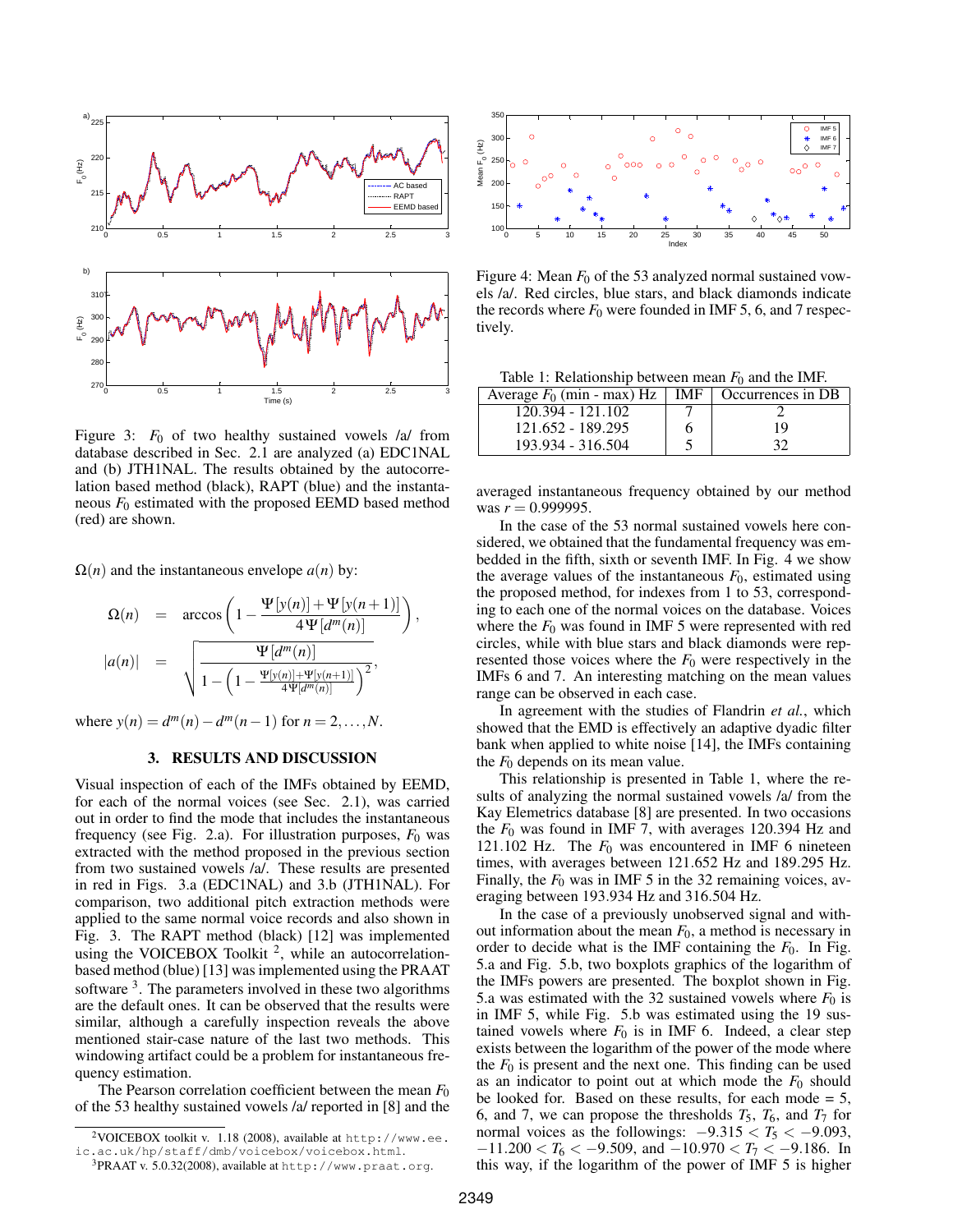

Figure 5: Boxplot of the logarithm of the powers of IMFs 1 to 10 of normal sustained vowels  $/a$  in which  $F_0$  is present in IMF  $5$  (a) and in IMF  $6$  (b).

than  $T_5$  while the logarithm of the power of IMF 6 is lower than  $T_5$ , then  $F_0$  is expected to be in IMF 5. Otherwise, we test the existence of a step between IMF 6 and 7 using  $T_6$ , and next between IMFs 7 and 8 using *T*7. In order to confirm this hypothesis and to obtain optimum thresholds, this study should have to be carried on with a larger data set.

Once we found the mode where  $F_0$  is included, and with the purpose of eliminating spurious frequency components, a band-pass Chebyshev Type II filter is applied on it. This filter is centered in the frequency corresponding to the maximum of the PSD of the selected IMF. As in the example shown in Fig. 2.b, this frequency is a good approximation to the mean of the  $F_0$ . We selected a 150 Hz filter bandwidth. The complete algorithm here proposed is in this way obtained. In Fig. 6 the corresponding flow diagram is presented.

In voice pathology assessment, several parameters extracted from pitch estimation are commonly used [2]. Then, it is very important to have a good and reliable  $F_0$  estimation. Unfortunately, there is no  $F_0$  extraction method which operates consistently for pathological voices. This is due to the more serious and complex irregularities of vocal folds vibration in pathological voices than in normal. Many difficulties arise when estimating  $F_0$ , especially when pathological voices are analyzed, including period-doubling and periodhalving.

In Fig. 7 the  $F_0$  corresponding to two pathological voices are presented. In Fig. 7.a the fundamental frequency of a sustained vowel /a/ from a patient suffering muscular tension dysphonia is analyzed with the proposed method. On the other hand, in Fig. 7.b a voice with adductor spasmodic dysphonia is studied. As in Fig. 3, the  $F_0$  obtained with RAPT and auto-correlation based methods are also superposed in blue and black. Even if the autocorrelation based method had been reported to be the best pitch estimation technique for the analysis of pathological sustained vowel /a/ [15], it can be observed that it fails several times (see Fig. 7). Also does RAPT algorithm, while the method here proposed, exhibits the best behaviour.

In a study with 35 disordered sustained vowels /a/ (15



Figure 6: EEMD based  $F_0$  extraction algorithm.

from patients suffering muscular tension dysphonia and 20 suffering adductor spasmodic dysphonia), we have observed that, in the task of a correct  $F_0$  extraction, while RAPT and auto-correlation based methods fail both in 22 voices (62.86%), the here proposed algorithm reduced the number of fails to only 10 voices (28.57%). It must be cleared that in this study, we have considered as a failure any "spike-like" event as the one displayed in Fig. 8. In this figure, the  $F_0$  of a sustained vowel /a/ from a patient suffering muscular tension dysphonia was extracted using the EEMD based, autocorrelation and RAPT methods. These kind of "spike-like" events are present in voice segments where the energy is very low. The instantaneous amplitude could be estimated as a pre-processing in order to detect these voice segments and to prevent this kind of mistakes in the  $F_0$  estimation. These improvements will be addressed in future works. However, the failures of the other two algorithms are more evident. To address period-doubling problems, other performance quantifier score, like the period of time where the  $F_0$  estimations are satisfactory, should be applied. Then the advantage of our EEMD based method would be much more pronounced.

## 4. CONCLUSIONS AND FUTURE WORK

In this work we have presented the abilities of EEMD for extracting the  $F_0$  from sustained vowels  $\alpha$  in combination with an instantaneous frequency estimator (DESA-1) algorithm. Additionally, a technique for the automatic selection of the mode from which  $F_0$  can be extracted was here proposed. The new method was successfully tested on normal and pathological sustained voices and compared with other algorithms. The EEMD based method has the advantage to be parameters free, what is an interesting property for noncomputational expert operators. As a drawback, the proposed method has a high computational cost. However, we are mainly concerned with its utility in research and clinical applications without the need of on-line  $F_0$  estimation.